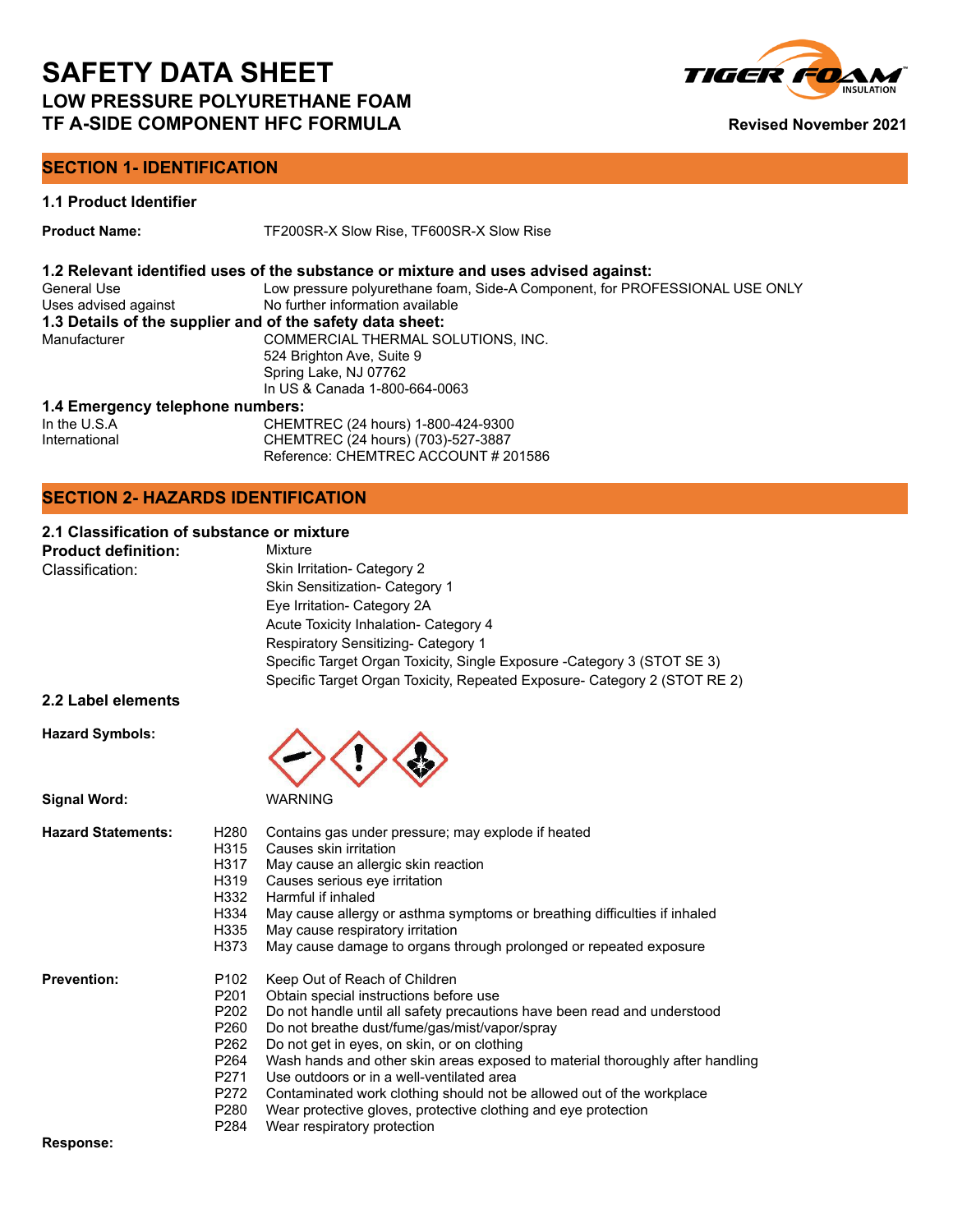Low Pressure HFC A-Side SR ISSUE DATE: Oct. 2019 LAST REV: Nov. 2021 PAGE 2 OF 8

|                       | P302+P352+P333+P313 | IF ON SKIN: Wash with plenty of soap and water. If skin irritation or rash occurs: Get medical<br>attention                         |
|-----------------------|---------------------|-------------------------------------------------------------------------------------------------------------------------------------|
|                       | P304+P341           | IF INHALED: if breathing is difficult, remove victim to fresh air and keep at rest in a position<br>comfortable for breathing       |
|                       | P305+P351+P338      | IF IN EYES: Rinse cautiously with water for several minutes. Remove contact lenses, if present and<br>easy to do. Continue rinsing. |
|                       | P308+P313           | IF exposed or concerned: Get medical advice.                                                                                        |
|                       | P314                | Get medical attention if you feel unwell                                                                                            |
|                       | P337+P313           | If eye irritation persists: Get medical attention                                                                                   |
|                       | P342+P311           | If experiencing respiratory symptoms: Call a POISON CENTER or doctor.                                                               |
|                       | P362                | Take off contaminated clothing and wash before reuse.                                                                               |
| Storage:              | P405                | Store locked up                                                                                                                     |
|                       | P410+P403           | Protect from sunlight. Store in a well-ventilated place.                                                                            |
| Disposal:             | P <sub>501</sub>    | Dispose of contents/container in accordance with applicable local/regional/national/international<br>regulations.                   |
| <b>Other hazards:</b> |                     | Persons previously sensitized to isocyanates may develop a cross-sensitization reaction to other<br>isocyanates.                    |

### **SECTION 3-COMPOSITION/ INFORMATION ON INGREDIENTS**

### **3.1 Substances**

### Not applicable

### **3.2 Mixtures**

Chemical characterization (preparation):

| % by Weight | Ingredient                          | CAS No.        |
|-------------|-------------------------------------|----------------|
| $30 - 60$   | 4.4' Diphenylmethane diisocyanate   | $101 - 68 - 8$ |
| $30 - 60$   | Polymethylene polyphenyl isocyanate | 9016-87-9      |
| ~10         | Nitrogen                            | 7727-37-9      |
| $5 - 10$    | Trans-1,3,3,3-tetrafluoroprop-1-ene | 29118-24-9     |

There are no additional ingredients present which, within the current knowledge of the supplier and in the concentrations applicable, are classified as hazardous to the health or the environment and hence require reporting in this section.

### **SECTION 4- FIRST AID MEASURES**

### **4.1 Description of first aid measures**

**Inhalation**: If product vapors causes respiratory irritation or distress, move the exposed person to fresh air immediately. If breathing is difficult or irregular, administer oxygen. If respiratory arrest occurs, start artificial respiration by a trained individual. Loosen tight fitting clothing such as a jacket or tie. Seek medical attention immediately. Asthmatic symptoms may develop and may be immediate or delayed up to several hours. Extreme asthmatic reactions can be life threatening. Persons receiving significant exposure should be observed for 24-48 hours for signs of respiratory distress.

- **Eye:** Immediately flush eyes with large amounts of water for at least 15 minutes, holding the eyes open with fingers and occasionally lifting the upper and lower lids. Use lukewarm water if possible. If present and easy to do, remove contact lenses. If irritation persists, get medical attention.
- **Skin:** Flush skin with large amounts of water while removing contaminated clothing. Gently wipe product from skin with a damp cloth and continue rinsing for 15 minutes. Wash clothing before reuse. Call a physician if irritation persists.
- **Ingestion:** If swallowed, do NOT induce vomiting unless directed to do so by medical personnel. Never give anything by mouth to an unconscious person. Get medical advice/attention.

### **4.2 Most important symptoms and effects, both acute and delayed**

See Section 11.1. Information on toxicological effects.

### **4.3 Notes to the physician**

If case of an accident or if you feel unwell, seek medical advice immediately (show label or SDS if possible). Epinephrine and other sympathomimetic drugs may initiate cardiac arrhythmias in persons exposed to high propellant concentrations (enclosed spaces or with deliberate abuse). The use of other drugs with less arrhythmogenic potential should be considered. If sympathomimetic drugs are administered, observe victim for the development of cardiac arrhythmias.

### **SECTION 5- FIRE FIGHTING MEASURES**

**5.1 Extinguishable media**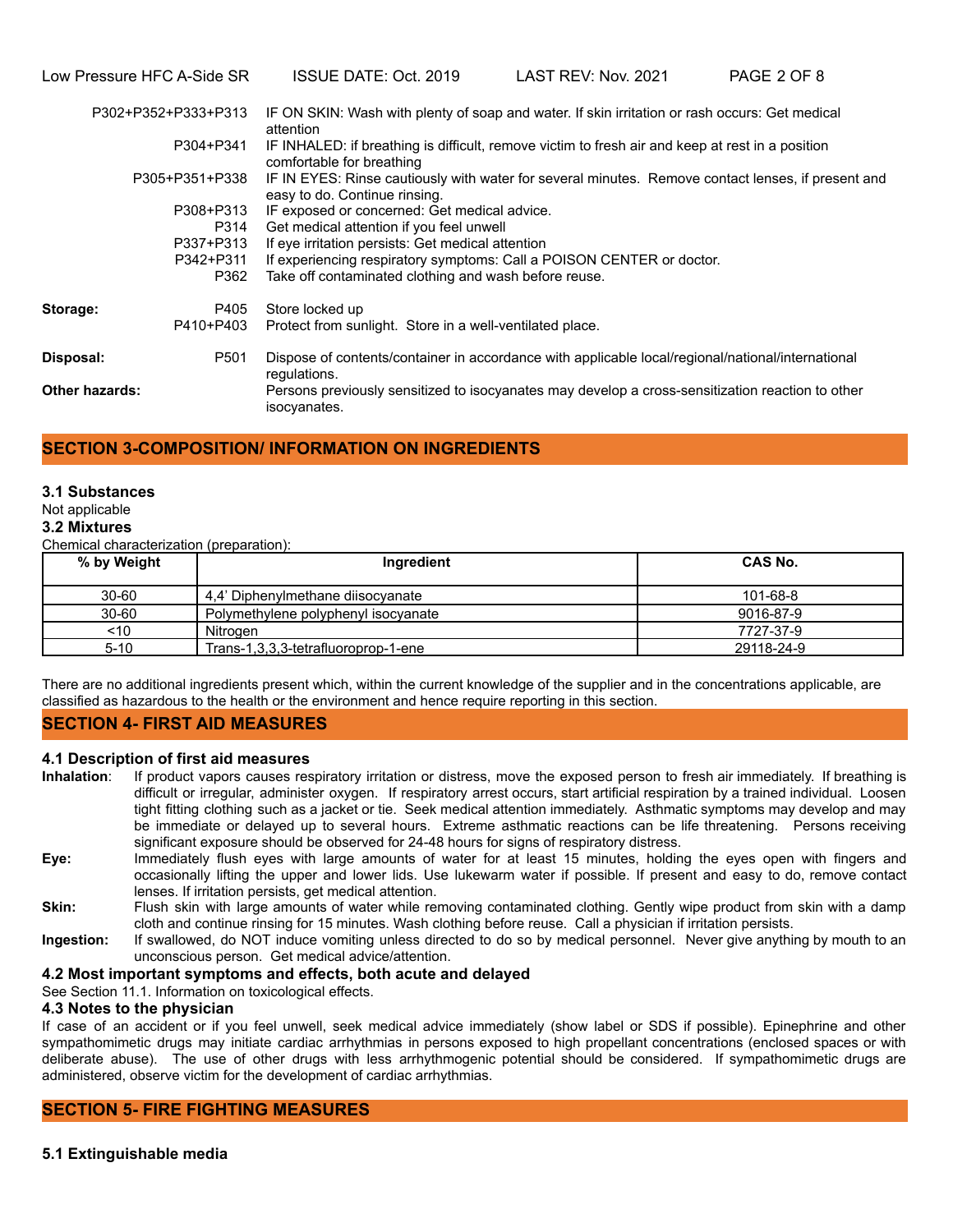**Suitable methods of extinction**: Use dry chemical, carbon dioxide, alcohol resistant foams and water spray **Unsuitable methods of extinction**: None

### **5.2 Special hazards arising from the substance or mixture**

Cans, cylinders, or refillable cylinders may explode due to the buildup of pressure when exposed to extreme heat. During a fire, isocyanate vapors or other irritating, highly toxic gases may be generated by thermal decomposition or combustion. Overexposure to decomposition products may cause a health hazard. Symptoms may not be immediately apparent or may be delayed. Hazardous decomposition products may include and are not limited to: Nitrogen oxides, Hydrogen cyanide, Carbon monoxide, and Carbon dioxide.

### **5.3 Advice for firefighters**

Keep upwind of fire. Wear full fire-fighting turn-out gear (full Bunker gear) and respiratory protection (SCBA). Use water spray to keep fire-exposed containers cool.

### **SECTION 6- ACCIDENTAL RELEASE MEASURES**

### **6.1 Personal precautions, protective equipment and emergency procedures**

Wear personal protective equipment recommended in Section 8. Isolate the hazard area and deny entry to unnecessary and unprotected personnel. Eliminate sources of ignition. Ventilate the area.

### **6.2 Environmental precautions**

Avoid dispersal of spilled material or run-off and prevent contact with soil and entry into drains, sewers or waterways.

### **6.3 Methods and materials for containment and cleaning up**

Cover drains and contain spill. Cover spilled material with a large quantity of inert absorbent. Collect material and place into an approved, open-head metal container. Decontaminate the spill and waste area with a neutralization solution. Wait 15 minutes. Repeat applications of decontamination solution, with scrubbing, followed by absorbent until the surface is decontaminated. Allow container to vent for 72 hours to let carbon dioxide escape. Dispose of waste via a licensed waste disposal contractor in accordance with all applicable federal, state, provincial and local regulations. Ensure adequate ventilation.

Additional spill procedures- neutralization solutions (decontamination):

- Use ten parts of solution for each part of the spill.
	- (1) An aqueous solution containing 3-8% ammonium hydroxide or concentrated ammonia and 0.2-0.5% liquid detergent
- (2) An aqueous solution containing 5-10% sodium bicarbonate and 0.2-0.5% liquid detergent

### **6.4 Reference to other sections**

For indications about waste treatment and disposal, see Section 13

See Section 7 for information about safe handling

### **SECTION 7- HANDLING AND STORAGE**

### **7.1 Precautions for safe handling**

For Industrial or professional use only. Observe label precautions, do not use until all safety precautions have been read and understood. Do not breathe dust/fume/gas/mist/vapors/spray during application. Use adequate ventilation to keep airborne isocyanate levels below exposure limits. Recommend wearing respiratory protection when spraying this material. Warning symptoms (irritation of the eyes, nose, or throat, or odor) are not adequate to prevent overexposure from inhalation. Individuals with lung or breathing problems or prior allergic reactions to isocyanates must not be exposed. Avoid contact with skin or eyes. Wear appropriate personal protective equipment during use (see Section 8). Wash thoroughly after handing product. Do not puncture or incinerate cylinders. Containers are under pressure. Keep containers closed when not in use.

### **Advice on protection against fire and explosion**

Contents under pressure. Exposure to high temperatures can cause containers to rupture or explode.

### **7.2 Conditions for safe storage, including any incompatibilities**

Store in a dry, well-ventilated area and away from incompatible materials (see Section 10.5). Storage temperature is 60-90°F (16-32°C). Products stored below 60°F (16°C) or above 90°F (32°C) must be given adequate time to warm up/cool down. Do not expose the cylinders to open flame or temperatures above 122°F (50°C); storage at elevated temperatures can cause the container to rupture. Excessive heat can cause premature aging of components resulting in a shorter shelf life. Protect unused product from freezing. Storage below 60°F (16°C) may affect foam quality if chemicals are not warmed to room temperature before using. Protect containers from physical abuse. Always store the cylinders in the upright position. **KEEP OUT OF REACH OF CHILDREN.**

### **SECTION 8- EXPOSURE CONTROLS/ PERSONAL PROTECTION**

### **8.1 Control Parameters**

| <b>Ingredient</b>                 | <b>CAS</b><br><b>Number</b> | <b>OSHA-PEL</b>                          | <b>ACGIH-TLV</b>                                          | <b>Other</b>                                                                                        |
|-----------------------------------|-----------------------------|------------------------------------------|-----------------------------------------------------------|-----------------------------------------------------------------------------------------------------|
| 4.4' Diphenylmethane diisocyanate | 101-68-8                    | 0.2 mg/m <sup>3</sup> ; 0.02 ppm<br>CEIL | $0.051$ mg/m <sup>3</sup> ; 0.005<br>ppm<br>(8 hours TWA) | <b>NIOSH-</b> 0.2 mg/m <sup>3</sup> ; 0.02<br>ppm CEIL 0.051 mg/m <sup>3</sup> ;<br>$0.005$ ppm TWA |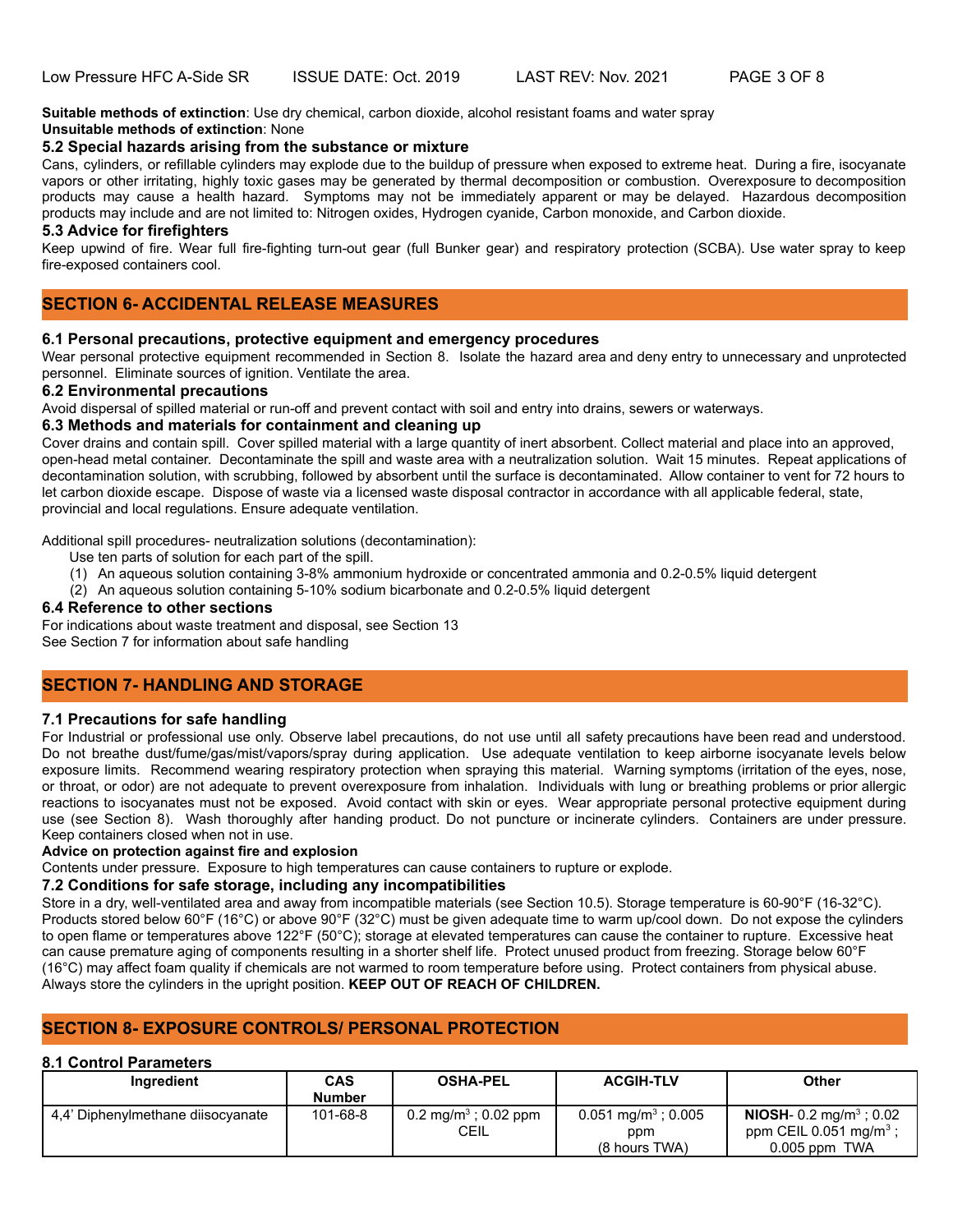| $\sim$ $\sim$ $\sim$<br>- 1 - - 0<br>rans-<br>l-ene<br>тгатн<br>oroo-<br>. ו-ר | 2011<br>$18-24$<br>∸∽ |  | <b>WEEL 800</b><br>n ppm |
|--------------------------------------------------------------------------------|-----------------------|--|--------------------------|
|                                                                                |                       |  |                          |

### **8.2 Exposure controls:**

**Engineering Controls:** Use local and general exhaust ventilation to control levels of exposure.

**Eye/face Protection:** Wear protective goggles or safety glasses with side shields.

**Hand Protection:** Use chemically resistant gloves (i.e. Nitrile gloves). Nitrile/butadiene rubber, butyl rubber, polyethylene, PVC (vinyl), or neoprene gloves are also effective. Glove selection should take into account potential body reactions to certain materials and

manufacturer's instructions for use. Break through time of selected gloves must be greater than the intended use period. **Other Protective Equipment:** Use clothing that protects against dermal exposure. Appropriate protective clothing varies depending on the potential for exposure. To ensure proper skin protection, wear PPE in such a manner that no skin is exposed.

**Respiratory Protection:** Atmospheric levels should be maintained below the exposure guidelines. Use products only in a well-ventilated area. Engineering and administrative (work practices) controls should be implemented to protect the workers. If atmospheric levels are expected to exceed the exposure levels, use a NIOSH approved air purifying respirator equipped with an organic vapor cartridge and a particulate filter. If atmospheric levels exceed 10 times the TLV or PEL level for which an air-purifying respirator is effective, use a powered air purifying respirator (PAPR). The type of respiratory protection selected must comply with the requirements set forth in OSHA's Respiratory Protection Standard (29 CFR 1910.134). The odor and irritancy of this material is inadequate to warn of excessive exposure. **Hygiene Measures:** An eye wash station or portable eye wash station should be in the area. Wash hands thoroughly after use, before eating, drinking or using the lavatory. Employees/Users should be educated and trained in the safe use and handling of this product. **Medical Surveillance:** All employees/end-users who work with isocyanates should undergo a medical evaluation. A history of eczema or respiratory allergies are possible reasons for medical exclusion from working with isocyanates. Users with a prior history of isocyanate sensitization should be excluded from further work with isocyanates. Once a user is diagnosed with being sensitized to isocyanates, no further exposure should be permitted.

### **SECTION 9- PHYSICAL AND CHEMICAL PROPERTIES 9.1 Information on basic physical and chemical properties**

### General Physical Form **Amber to dark brown liquid. Forms an off-white to yellowish froth when released from the** container Odor Slightly musty Odor Threshold No data available pH No data available Melting Point/Freezing Point No data available Initial Boiling Point and Boiling Range MDI boils at 406°F (208°C), HFO-1234<sub>ze</sub> boils at -19°C (-2.2°F)<br>Flash Point dish MDI 399°F (>204°C) Closed Cup, HFO-1234<sub>ze</sub> does not flash Flash Point MDI 399°F (>204°C) Closed Cup, HFO-1234<sub>ze</sub> does not flash<br>Evaporation Rate No data available No data available Flammability Reserves and Not flammable Lower Flammability/Explosive Limit | Not available Upper Flammability/Explosive Limit Not available Vapor Pressure in Container Contents under pressure have a vapor pressure >50 psi (>345kPa)<br>Vapor Pressure of Liquid (Contents Liquid phase vapor pressure: <1 mm Hg @ 40°C Liquid phase vapor pressure: <1 mm Hg  $@$  40°C Vapor Density No data available Relative Density/Specific Gravity  $25^{\circ}$ C (Water = 1) Solubility<br>
Partition coefficient: n-octanol/water
No data available<br>
No data available Partition coefficient: n-octanol/water Auto-ignition Temperature No data available Decomposition Temperature No data available Viscosity **No data available** Oxidizing Properties Not available VOC Content (calculated minus exempt compounds)  $0$   $a/L$

## **10.1 Reactivity**

**SECTION 10- STABILITY AND REACTIVITY**

No dangerous reaction known under conditions of normal use.

**10.2 Chemical stability**

Stable under normal conditions of use and recommended storage conditions. See Section 7 for storage recommendations.

### **10.3 Possibility of hazardous reactions**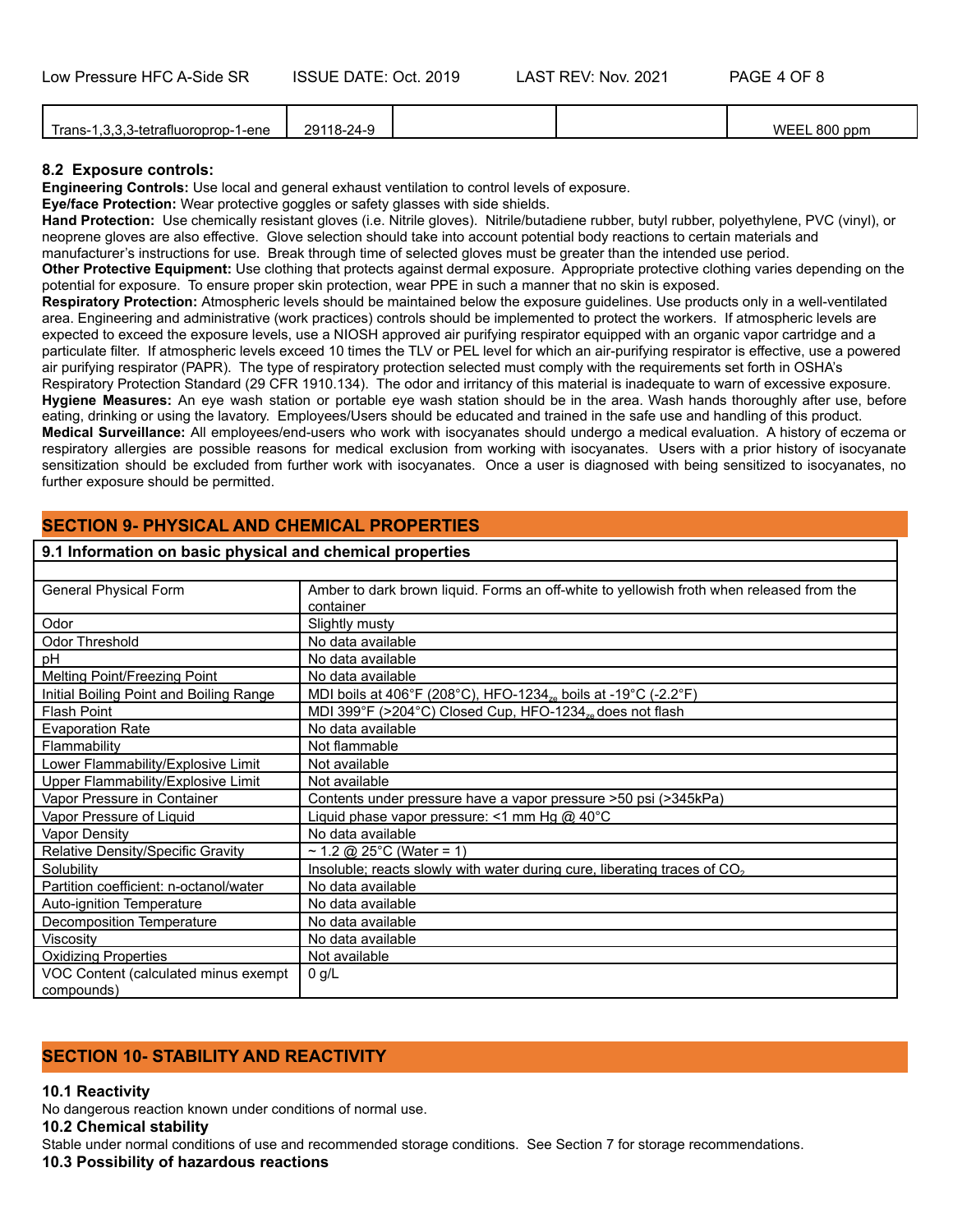Exposure to elevated temperatures can cause containers to rupture or explode. Avoid moisture, material reacts slowly with water releasing carbon dioxide. Contents are under pressure.

### **10.4 Conditions to avoid**

Temperatures below 60°F (16°C) or temperatures above 90°F (32°C). Avoid heat and flames.

**10.5 Incompatible materials**

Alcohols, strong bases, amines, metal compounds, ammonia, and strong oxidizers. Avoid contamination with water.

### **10.6 Hazardous decomposition products**

See Section 5.2 for hazardous decomposition products related to combustion.

### **SECTION 11- TOXICOLOGICAL INFORMATION**

### **11.1 Information on toxicological effects**

### **Signs and Symptoms of Exposure based on test data and/or information on the components, this material may produce the following health effects:**

**Inhalation:** Isocyanates vapors at concentrations above the concentration limits or guidelines can irritate the mucous membranes in the respiratory tract with symptoms of burning sensation, runny nose, sore throat, coughing, chest discomfort, shortness of breath and reduced lung function (difficulty breathing). Persons with a pre-existing, nonspecific bronchial hyperactivity can respond to concentrations below the exposure limits or guidelines with similar symptoms as well as asthma attack or asthma-like symptoms. Exposure well above the exposure limits or guidelines may lead to bronchitis, bronchial spasm and pulmonary edema (fluid in the lungs). Chemical or hypersensitivity pneumonitis, with flu-like symptoms has also been reported. These symptoms can be delayed up to several hours after exposure. These effects are usually reversible; however, increased lung sensitivity may persist for a longer period of time. May be harmful if inhaled. Inhalation of the propellant may cause lightheadedness, headache and lethargy.

**Eye Contact:** May cause eye irritation. Symptoms may include redness, swelling, stinging, and tearing. May cause temporary corneal injury. Product vapor may cause eye irritation with symptoms of burning and tearing.

**Skin Contact**: May cause skin irritation. Symptoms may include redness, edema, drying, defatting and cracking of the skin. May cause an allergic reaction. Can cause sensitization. Persons previously sensitized can experience allergic skin reactions. May be harmful if absorbed through the skin.

**Ingestion:** May be harmful if swallowed. May cause gastrointestinal irritation: stomach distress, nausea, or vomiting.

#### **Acute oral toxicity**

Expected to have low acute oral toxicity. 4,4'- Diphenylmethane diisocyanate: LD50, rat: >5000 mg/kg

### **Acute inhalation toxicity**

At room temperature, vapors are minimal. See above for possible exposures. 4,4'- Diphenylmethane diisocyanate: LC50, rat: 490 mg/m<sup>3</sup> , 4h

**Acute dermal toxicity**

Expected to have a low acute dermal toxicity. 4,4'- Diphenylmethane diisocyanate: LD50, rabbit: >5000 mg/kg **Skin irritation** Causes skin irritation **Eye irritation** Causes moderate to serious eye irritation **Sensitization** May cause skin and respiratory sensitization **Genotoxicity** Genetic toxicity data for MDI is inconclusive. Some in-vitro studies yield positive results, while other test data were negative **Mutagenicity** Test data using laboratory animals was predominately negative **Specific organ toxicity- single exposure** May cause respiratory irritation **Specific organ toxicity- repeated exposure** May cause damage to the lungs, central nervous system and skin **Aspiration hazard** No data available Other: This product has not been tested. The above information has been derived from the properties of the individual components. **11.2 Further information** MDI and PMDI: IARC Group 3 carcinogen- Not classifiable as to its carcinogenicity to humans. Not listed as a carcinogen by ACGIH, OSHA or NTP. MDI/PMDI did not cause birth defects in laboratory animals; fetal effects occurred only at high doses which were toxic to the mother. Lung tumors have been observed in laboratory animals exposed to respirable aerosol droplets of MDI/PMDI (6mg/m<sup>3</sup>) for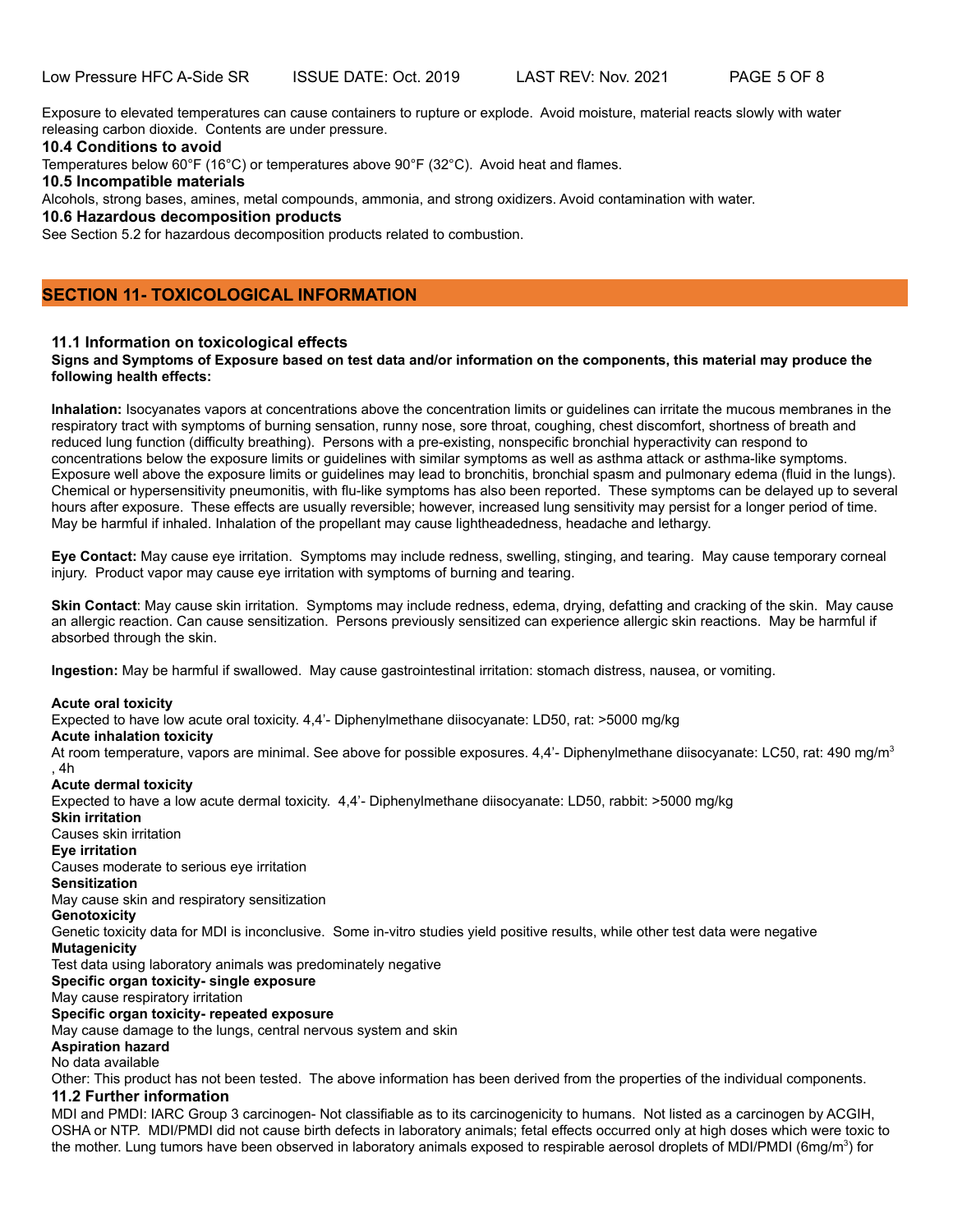their lifetime. Tumors occurred concurrently with respiratory irritation and lung injury. Current exposure guidelines are expected to protect against these effects.

### **SECTION 12- ECOLOGICAL INFORMATION**

### **12.1 Ecotoxicity**

Ecotoxicological data reported are for a comparable product. The Ecotoxicity is that of the hydrolyzed product generally under conditions of maximizing production of soluble species. This material is not classified as dangerous to aquatic organisms (LD50/EC50 greater than 100 mg/l in the most sensitive species).

**Acute and prolonged toxicity to fish**: LC50- Brachydanio rerio (Zebra fish), 96h >1000 mg/l<br>**Toxicity to aquatic invertebrates:** EC50- Daphnia magna (Water flea) 48h >1000 mg/l

- 
- **Toxicity to aquatic invertebrates:** EC50- Daphnia magna (Water flea) 48h >1000 mg/l<br>**Toxicity to aquatic plants:** NOEC- Desmodesmus subspicatus (Green algae) st **Toxicity to aquatic plants:** NOEC- Desmodesmus subspicatus (Green algae) static, 72 h >1640 mg/l, growth rate inhibition<br>**Toxicity to aquatic microbes:** OECD 209 Test-Activated Sludge 3 h >100 mg/l, respiration inhibition OECD 209 Test- Activated Sludge 3 h >100 mg/l, respiration inhibition

**Toxicity to soil dwelling organisms:** EC50- Eisenia fetida (earthworms) 14 d >1000 mg/kg

### **12.2 Persistence and degradability**

Product is not readily biodegradable. In aquatic and terrestrial environments, this material reacts with water, forming predominantly insoluble and stable polyureas. In the atmospheric environment, this material is expected to have a short tropospheric half-life, based on data from similar diisocyanates.

### **12.3 Bioaccumulation potential**

Bioaccumulation potential is low.

### **12.4 Mobility**

Expected to have low mobility based on product's reactivity with water, which forms predominately insoluble polyureas.

### **12.5 Results of PBT and vPvB assessment**

No data available

### **12.6 Other adverse effects**

**Additional ecological information:** Do not allow material to run into surface waters, wastewater, or soil. An environmental hazard cannot be excluded in the event of unprofessional handling or disposal

### **SECTION 13- DISPOSAL CONSIDERATIONS**

### **13.1 Waste Treatment Methods**

*Always wear proper protective equipment as you would while spraying the two-component foam in a well-ventilated area.*

### **Procedure for handling empty or partially used disposable cylinders (not returnable):**

- 1. DO NOT INCINERATE CYLINDERS.
- 2. Empty cylinders by dispensing the foam into a waste container like a cardboard box or plastic bag. Depressurize the used cylinders using the dispensing unit with a new nozzle attached. Spray the foam until one of the components/cylinders no longer sprays chemical.
- 3. Remove the nozzle and then continue to depressurize by dispensing the remaining chemical(s) into a waste container (a box lined with a plastic bag) that has adequate industrial liquid absorbing medium in the bottom. Dispense the residual chemicals until the pressure is down to a minimum or there are just large bubbles in the hose.
- 4. Close the cylinder valves completely, and then operate the dispensing unit again to empty and depressurize the hoses. Use a 9/16" wrench and remove the hoses from the cylinders. Use caution in case there is some residual chemical and/or pressure in the hoses.
- 5. Invert the cylinder and point away from face. Slowly open the cylinder over the waste container to catch any residual spray.
- 6. Return the cylinder to an upright position. Shake the container; there should not be any sloshing of liquid. Make sure to leave valves OPEN-do not close. **DO NOT PUNCTURE**
- 7. The user of this material has the responsibility to dispose of empty cylinders, unused material and residues in compliance to all applicable federal, state, international and local regulations regarding the treatment, storage, and disposal for hazardous and nonhazardous wastes. Check with your local waste disposal service for guidance.

NOTE: After dispensing if one cylinder has chemical left in it; treat as hazardous material.

# **SECTION 14- TRANSPORTATION**

**Ground** UN3500 Chemical Under Pressure n.o.s. (Hydrofluoroolefin, nitrogen) 2.2 (Non-Flammable Gas Label)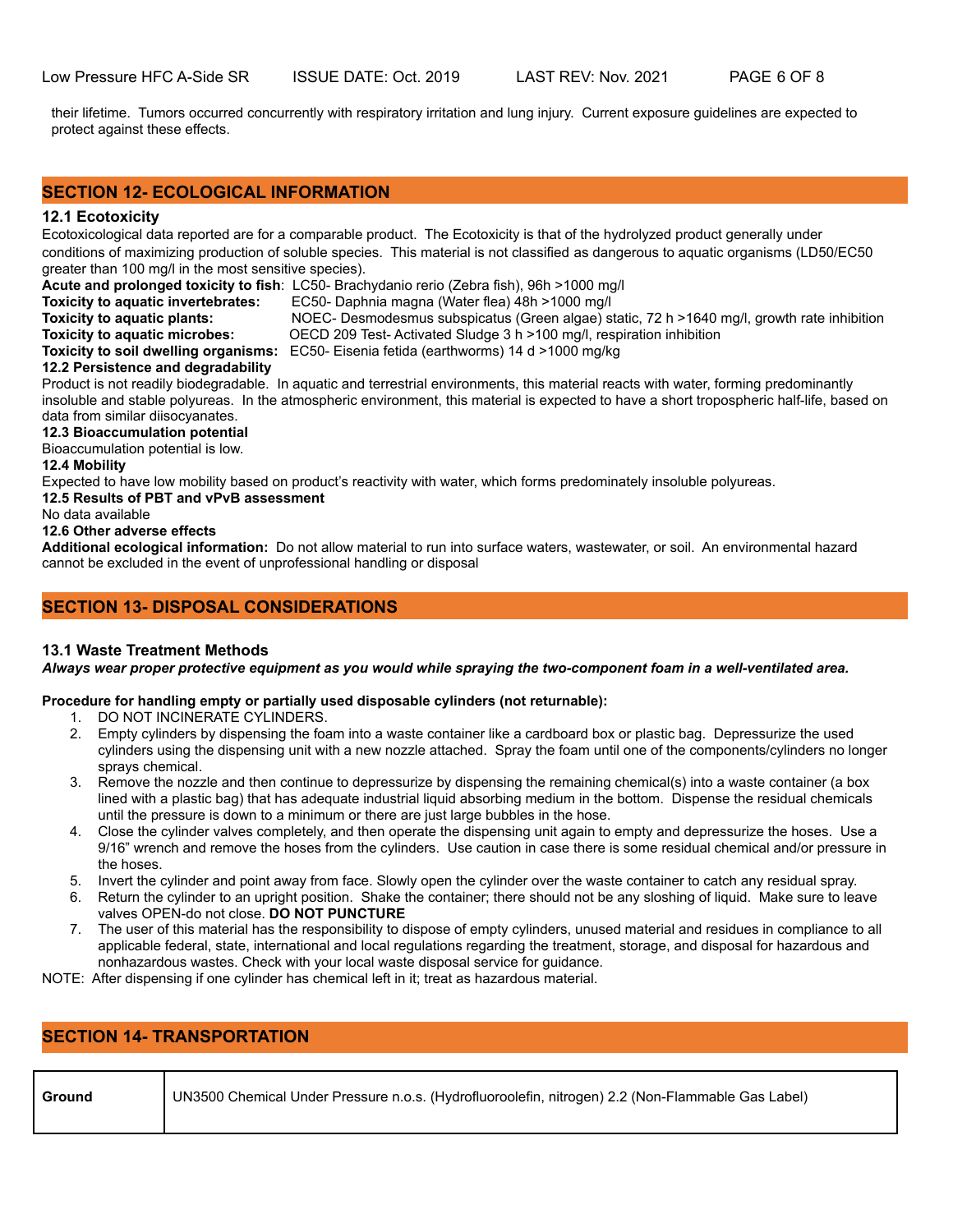| Air   | UN3500 Chemical Under Pressure n.o.s. (Hydrofluoroolefin, nitrogen) 2.2 (Non-Flammable Gas Label)<br>Packing Instruction (Cargo & Passenger) 218 |
|-------|--------------------------------------------------------------------------------------------------------------------------------------------------|
| Water | UN3500 Chemical Under Pressure n.o.s. (Hydrofluoroolefin, nitrogen) 2.2 (Non-Flammable Gas Label)                                                |

Note: Transportation information is for reference only. Customer is urged to consult 49 CFR 100-177, IMDG, IATA, EC, United Nations TDG and WHMIS (Canada) TDG information manuals for detailed regulations and exceptions covering specific container sizes, packaging materials and methods of shipping.

### **SECTION 15- REGULATORY**

### **15.1 Safety, health, and environmental regulations/legislations specific for the substance or mixture U.S. Federal Regulations:**

**OSHA Hazard Communication Standard:** This material is classified as hazardous in accordance with OSHA 29 CFR 1910-1200 **TSCA Status:** All components of this product are listed on the Toxic Substance Control Act (TSCA) Inventory. This product is not subject to TSCA 12(b) Export Notification.

### **Superfund Amendments and Reauthorization Act (SARA)**

**SARA Section 311/312 Hazard Categories**: Acute Health Hazard, Chronic Health Hazard, Sudden Release of Pressure Hazard **SARA 313 Information**: MDI and PMDI are subject to reporting levels established by Section 313 of the Emergency Planning and Community Right-to-Know Act of 1986.

**SARA 302/304 Extremely Hazardous Substance**: No components of the product exceed the threshold (de minimis) reporting levels established by these sections of the Title III of SARA.

**SARA 302/304** Emergency Planning & Notification: No components of the product exceed the threshold (de minimis) report levels established by these sections of the Title III of SARA.

**Comprehensive Response Compensation and Liability Act (CERCLA**): This product contains the following CERCLA reportable substances: 4,4'- Diphenylmethane diisocyanate (CAS #101-68-8), RQ- 2,268 kg (5,000 lbs).

**Clean Air Act (CAA) -** 4,4'- Diphenylmethane diisocyanate (CAS #101-68-8) is listed as a Hazardous Air Pollutant (HAP) designated in CAA Section 112 (b). This product does not contain any Class 1 or Class 2 Ozone depletors.

**Clean Water Act (CWA) -** 4,4'- Diphenylmethane diisocyanate (CAS #101-68-8) is listed as a Hazardous Substance under the CWA. None of the chemicals in these products are listed as Priority Pollutants under the CWA. None of the chemicals listed in these products are listed as Toxic Pollutants under the CWA.

### **U.S. State Regulations:**

**California Prop 65, Safe Drinking Water and Toxic Enforcement Act of 1986:** None of the chemicals are listed. **Other U.S. State Inventories:**

Polymeric MDI (CAS #9016-87-9) is listed on the following State Hazardous Substance Inventories, Right-to-Know lists and/or Air Quality/Air Pollutants lists: DE, NJ, MN

**Canadian Ingredient Disclosure List (IDL):** 4,4'- Diphenylmethane diisocyanate (CAS #101-68-8) is listed on the IDL. **Canadian National Pollutant Release Inventory (NPRI):** MDI and PMDI are listed on the NPRI

### **Global Chemical Inventory Lists:**

United States: Toxic Substance Control Act (TSCA)- Yes Canada: Domestic Substances List (DSL)- Yes Canada: Non-Domestic Substances List (NDSL)- No

**15.2 Chemical safety assessment:** For this product a chemical safety assessment was not carried out